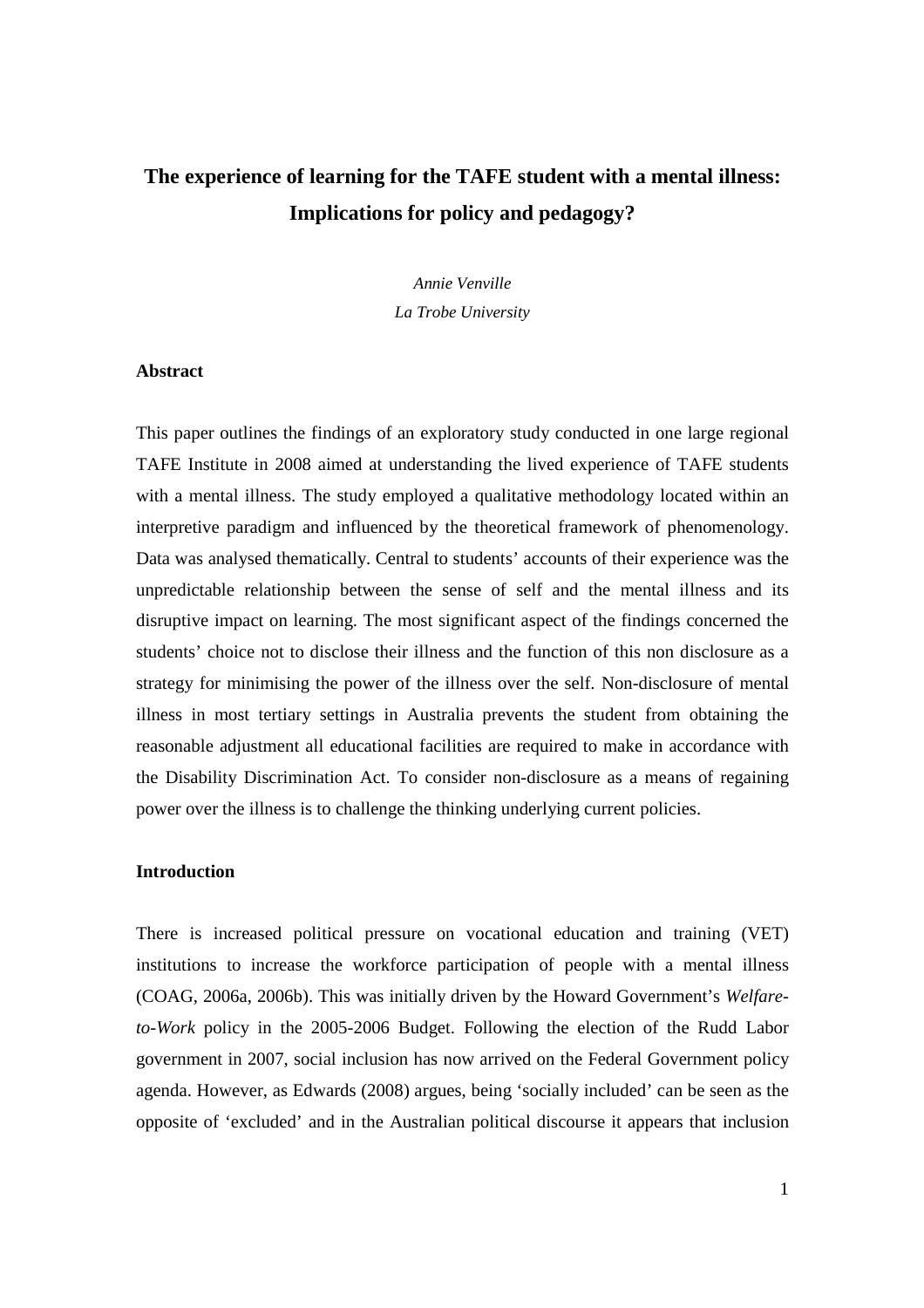most often equates to being employed and economically productive (Gillard and Wong, 2007). Yet it needs to be recognised that those with a disability, including mental illness, generally have lower levels of labour force participation and education than others (the National Mental Health and Disability Employment Strategy Update, 2008).

A clear role has been identified for vocational education and training in bringing people into the workforce (Barnett and Spoehr, 2008) and this raises the important issue of the capacity of the VET sector to respond to learners who are likely to have complex needs.

Research indicates that students who disclose a mental illness generally have lower course and subject completion rates than most other disability groups and the vocational education and training sector as a whole (Cavallaro et al, 2005). Herein lays the challenge. The VET sector must balance the requirements of government policy, particularly around funding, with the educational needs of a group of students with a particular need, in this case mental illness. TAFE has long been recognized as a key provider of these vocational and training services.

In NSW, the numbers of TAFE students with a mental illness appears to be on the increase. In 2001 the number of enrolled students who disclosed a mental illness was 2,709. In 2006 this figure had grown to 5,119. While this is an increase of 89% it represents just 1.2 % of the total student population in 2006 (Data Warehouse, TAFENSW, 2007). These percentages are reflected in the Regional Institute (TAFENSW Regional Institute) chosen as the location for this study. In 2006, the Regional Institute reported that 214 enrolled students disclosed a mental illness: 91 of these students completed their course, 123 of these students did not course complete (Data Warehouse, 2007).

The question of how the VET sector can best support the needs of students with a mental illness within the current political context is a complex and challenging one. The challenge is made even greater when consideration is given to the inherent diversity within the VET sector. In order to begin exploring this issue, a small qualitative study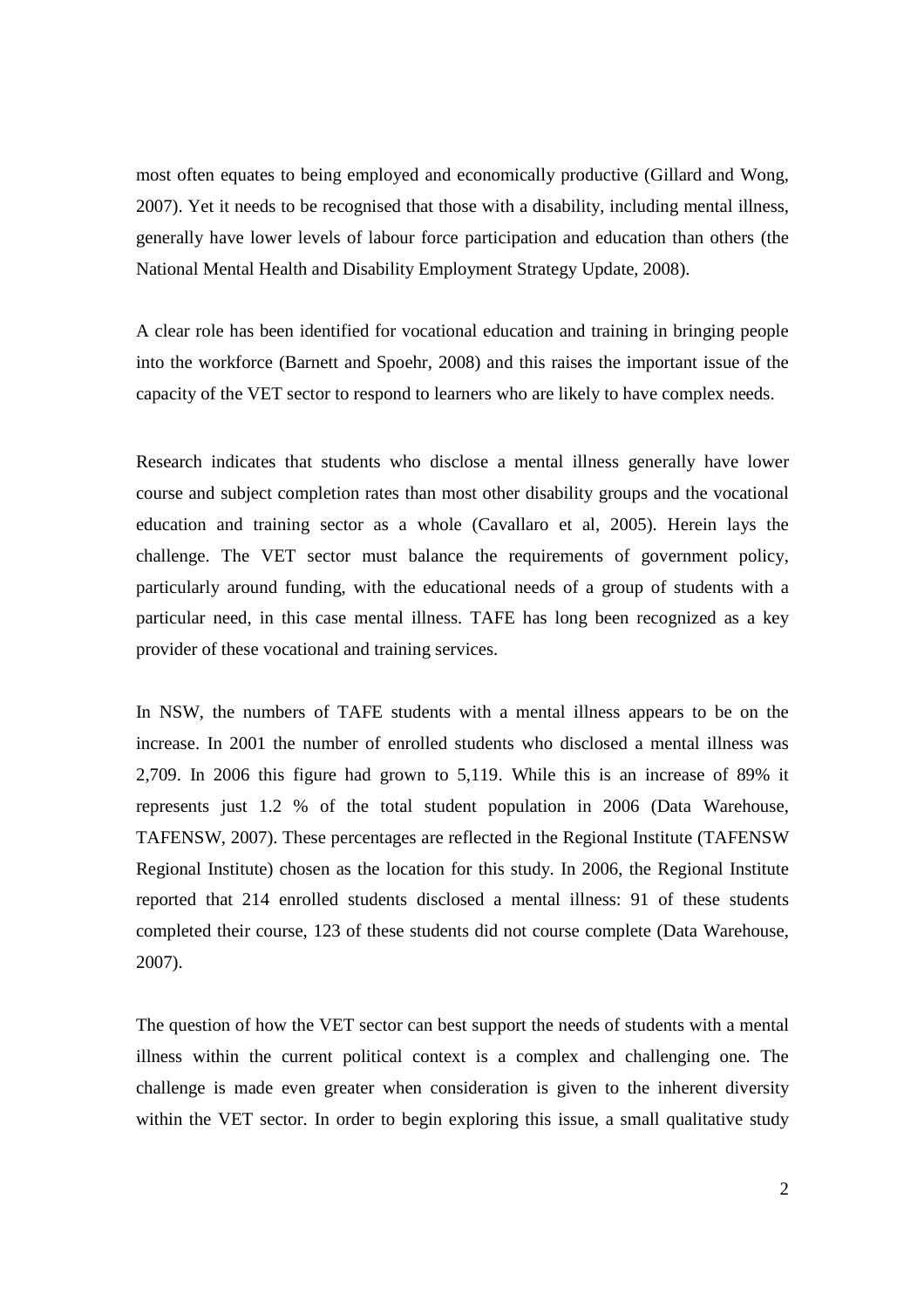was designed to develop our understanding of the lived experience of TAFE students with a mental illness.

## **Literature Review**

Having a diagnosed mental illness was a condition of entry into the current study. A search of the literature revealed mental disorder or mental illness (terms often used interchangeably) defined in a number of ways. The World Health Organisation (1993) uses the term mental disorder rather than disease to refer to a set of clinically recognisable symptoms or behaviours, associated in most cases with distress and interference in personal functions. The phrase mental illness consistently refers to this same set of clinically recognizable symptoms (Andrews, 1999; Whiteford, 2002; Jorm et al, 2004).

Mechanic (1999) defines mental illness as behaviour that deviates from the norm and results in the affected person or others in the community defining it as a problem requiring intervention. Regardless of the definition, there appears to be consensus that mental disorder or mental illness creates disruption in the life of the affected individual. It is important to note that the term mental illness represents more than mental health problems, a term used to refer to short-term adverse mental health states which can occur in response to life stressors and challenging life events (Waghorn & Lloyd, 2005).

In the present study, mental illness refers to clinically diagnosed mental disorders such as the anxiety, affective, and psychotic disorders as defined by DSM-IV (American Psychiatric Association, 1994) and ICD-10 (WHO, 1993) classification systems. TAFE students seeking reasonable adjustment for a mental disorder are required to meet this definition of mental illness.

Research indicates that the onset of mental illness can affect secondary or tertiary educational attainment as well as vocational training and normal career development. By disrupting education, mental illness can indirectly cause long-term unemployment and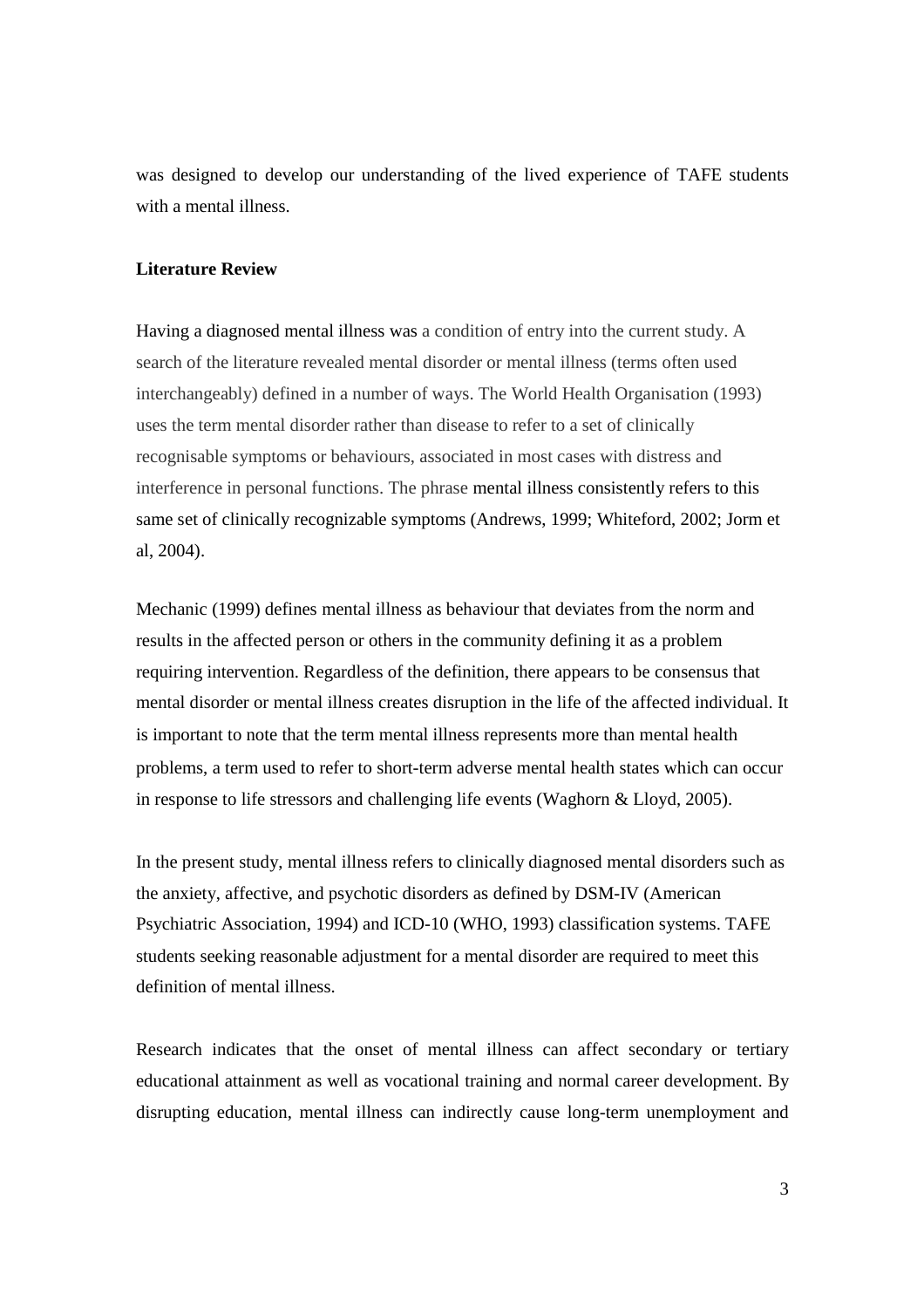limit career prospects (Waghorn and Lloyd, 2005). The need to restore educational attainment following disruption by mental illness is recognised by the National Mental Health Plan 2003-2008 (p. 22).

The prevalence of mental illness in the general population allows for interesting parallels to be drawn with the population of TAFE students with a diagnosed mental illness. The only Australian national mental health survey covering adolescents found that 13% of youth aged 13-17 years had a mental health problem over the past six months (Sawyer, et al, 2000). Many students completing apprenticeships and TAFE alternatives to school based curriculum for years 10, 11 and 12 fall within this age range.

A major population survey of Australian adults found that in any one year, one in five adults have enough symptoms to be diagnosed with a mental disorder (Andrews et al, 1999). This study was replicated in 2007 and prevalence rates were confirmed (ABS, 2008). Of the 13,464 participants in the 1997 (Andrews et al, 1999) survey who were studying at tertiary level, 20.6% of those identified as having a mental disorder. In the 2007 survey 26% of young people had a mental disorder. This data is of particular relevance to TAFE as a provider of post-compulsory education.

The national prevalence data on mental disorders in Australia indicates a high level of under disclosure amongst TAFE students. This prevalence data is in keeping with other developed countries (Keyes, 2007). Non-disclosure would appear to be the norm rather than the exception for the TAFE student with a mental illness. Disclosure rates for the Regional Institute represent less than 1% of the total student population (Data Warehouse, 2007).

The available research concerned with the student with mental illness within the TAFE environment is primarily concerned with the impost of psychiatric symptomatology for the student and resultant impact on the organisation and its staff. Much of this research focuses on resources and strategies for teaching and support staff, directed to increasing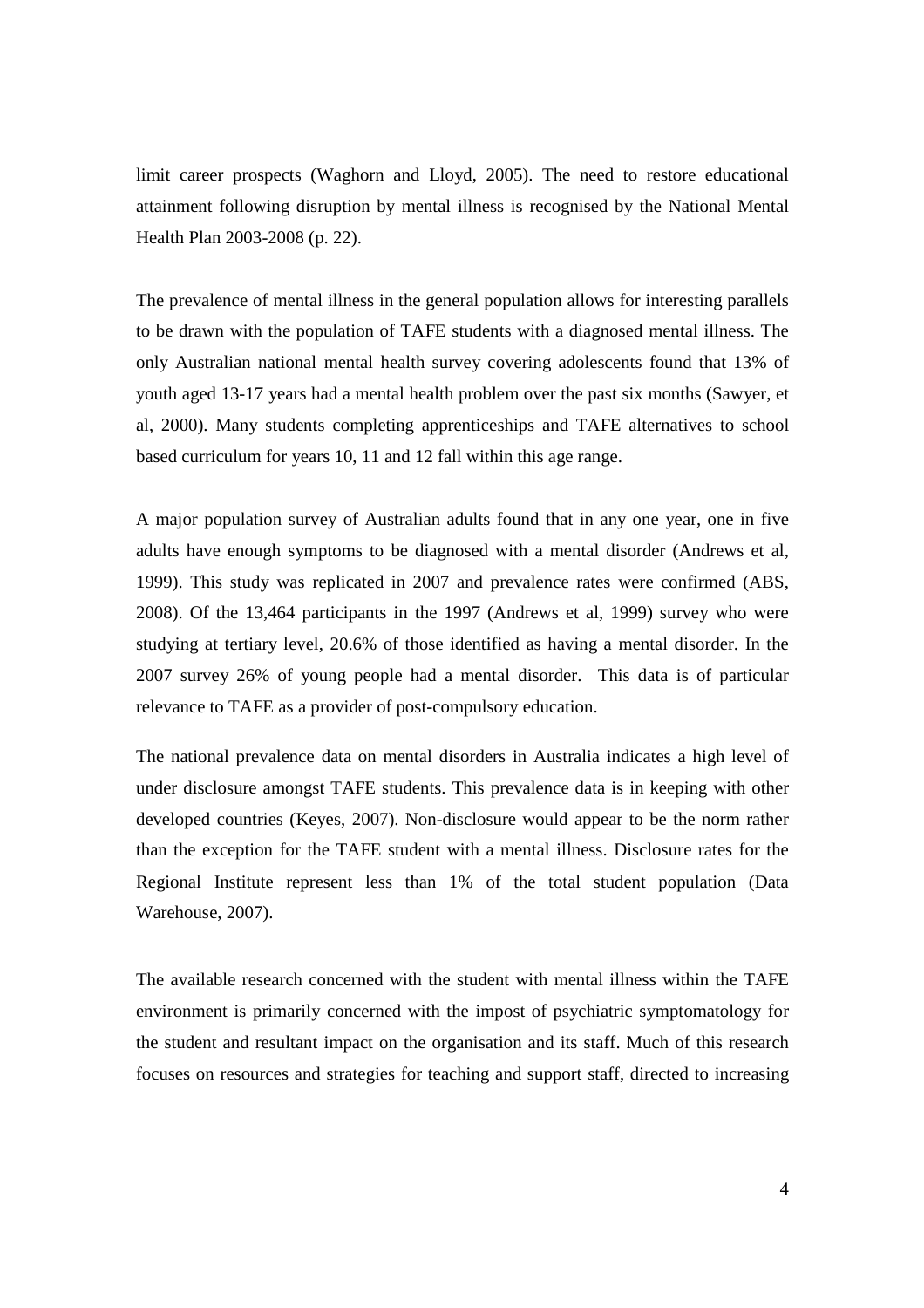responsiveness to this group of students (Andrews & McLean, 1999; Miller and Nguyen, 2008; Disability Programs Directorate, NSW DET, 2007).

While educator awareness has undoubtedly increased, the fact remains that students with a disclosed mental illness are under represented in course completion statistics. There also remains a very low uptake of the support services available to this group (Bathurst and Grove, 2002). There is thus an urgent need to understand why this is happening – why students are not disclosing and why they are not accessing support services? By seeking to explore the lived experience of TAFE students with a mental illness, this study addresses a notable gap in the literature.

International research literature (Tinklin et al, 2005, Mowbray et al, 2006, Kadison & DiGeronimo, 2004) indicates a growing interest in the impact of mental illness on the experience of post-secondary education and the greatest depth and understanding has been afforded by the studies using a more phenomenological way of knowing.

## **Methodology**

In order to provide a better understanding of the lived experience of mental illness and learning for participants, phenomenology was chosen as the guiding theoretical framework for this exploratory qualitative inquiry.

Non-probability purposive sampling techniques enabled recruitment for this study. Detailed information was distributed in a variety of ways in selected campuses and participants were recruited by 'opting-in'. The five participants (four male and one female) were fulltime students aged between 22 and 41 years of age with a mental illness that meets the criteria of a clinically diagnosed mental disorder as defined by DSM-IV (American Psychiatric Association, 1994) and ICD-10 (WHO, 1993) classification systems. This criterion was chosen as TAFE students seeking reasonable adjustment for a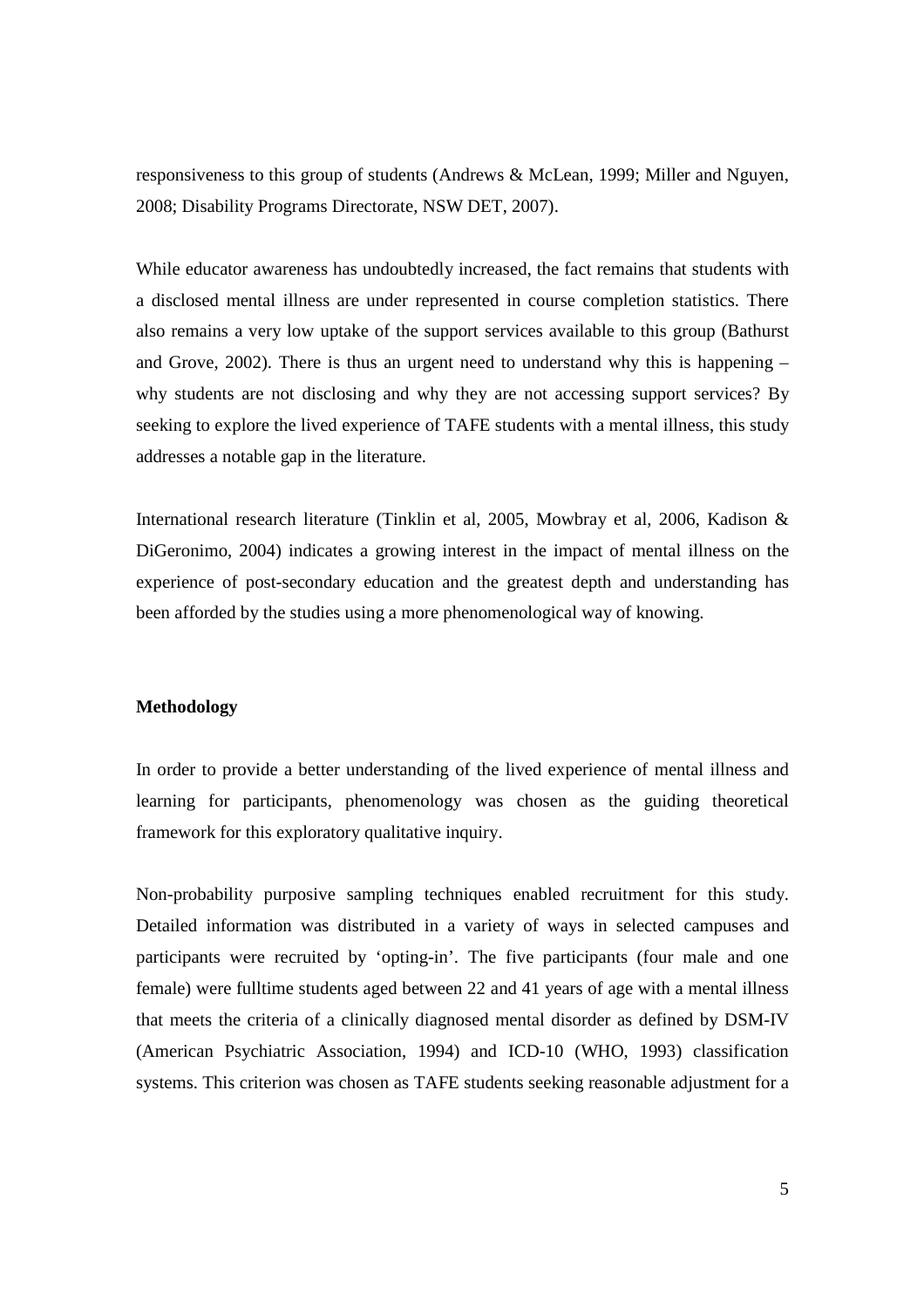mental disorder are required to meet this definition of mental illness. It is of real interest that none of the participants had disclosed their mental illness to TAFE staff.

Data was collected using an in-depth, semi-structured interview. Data collected during interviews was tape recorded and transcribed verbatim. Respondents were provided with a transcribed copy of the interview and given leave to provide feedback. Data analysis employed a thematic approach which is particularly suited to phenomenologically influenced research. The themes that emerged were mapped and constantly reviewed. Credibility and confirmability have been ensured through the processes of member checking, peer debriefing and documenting to ensure consistency and control bias and preconception An initial draft of the findings allowed for a higher level of abstraction with the plausibility of the findings under constant scrutiny. This process of data analysis allowed for the development of an overall description of the experience of learning for the student with mental illness.

## **Findings and Discussion**

The experience of learning for the TAFE student with a mental illness revealed itself to be multifaceted. Complexity not withstanding, several overarching themes consistently characterised the participant's accounts of the lived encounter with student life. Understanding the experience of learning for the five participants can be best understood through four dominant themes relating to the self, the secret, the learning and the future. These are all discussed below.

#### *The self*

Central to the concept of mental health is the dual process of mind and body. The development of ideas about mind and self have been at the core of thousands of years of philosophical debate and essentially attempt to define the very essence of what it means to be human. If indeed the mind is the self, the presence or absence of a mental disorder may influence the fundamental ideas humans have of themselves (Pritchard, 2006).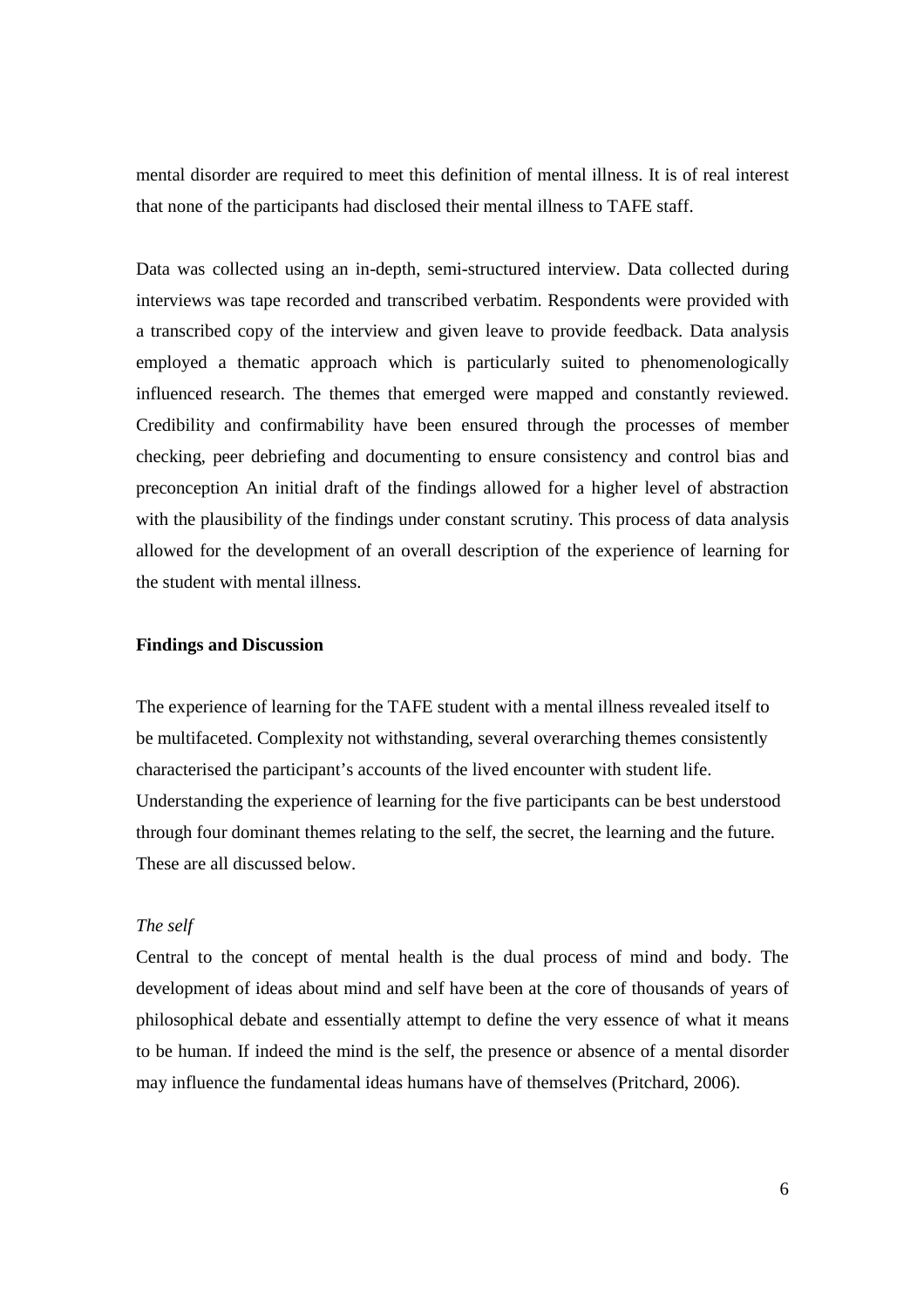The essence of the individual, the self, was a dominant preoccupation for all participants, and this self was portrayed as essentially fallible. Each person spoke of the difficulty in understanding the self and of the struggle to engage the self in the process of learning. For all participants the self was seen as often vulnerable, at times un-likeable and regularly unreliable and unpredictable. This fallibility seemed inextricably bound to the mental illness.

It was the unpredictable, and by definition, unreliable self that seemed to make it hard to sustain a sense of self efficacy. Difficulties with lack of motivation, negative self talk and doubts about capacity to cope with yet another battle with the illness made it challenging for most participants to have a high degree of self belief in their capacity to achieve success at TAFE. James\* summed up his unpredictable self:

*"Like when I think something is going good, there's something just out of left field and it's kind of like back to square one. Its like, it just seems that I go two steps up, three steps down"* 

The fallibility of the self was often described in terms reminiscent of battle. There were vivid descriptions of grappling with acceptance of a mental illness; graphic portrayals of the guerrilla warfare like tactics the mental illness employs; reports of battles won and lost and accounts of the personal and educational toll such battles exact. Most participants felt the battles with their mental illness were not over and displayed a fearful expectation of those yet to come. Adjectives like "horrible" and "frightening" were used to describe the experience of the illness. The dread anticipation of future battles was at times accompanied by a sense of surprise that they had survived so far.

## *The Secret*

Each of the participants spoke of the need to control the release of information about their mental illness. While all cited reasons why disclosure to teaching staff may have been useful for their learning experience, none had chosen to do so. Participants reported that they were treated "just like everybody else" precisely because of their non- disclosure.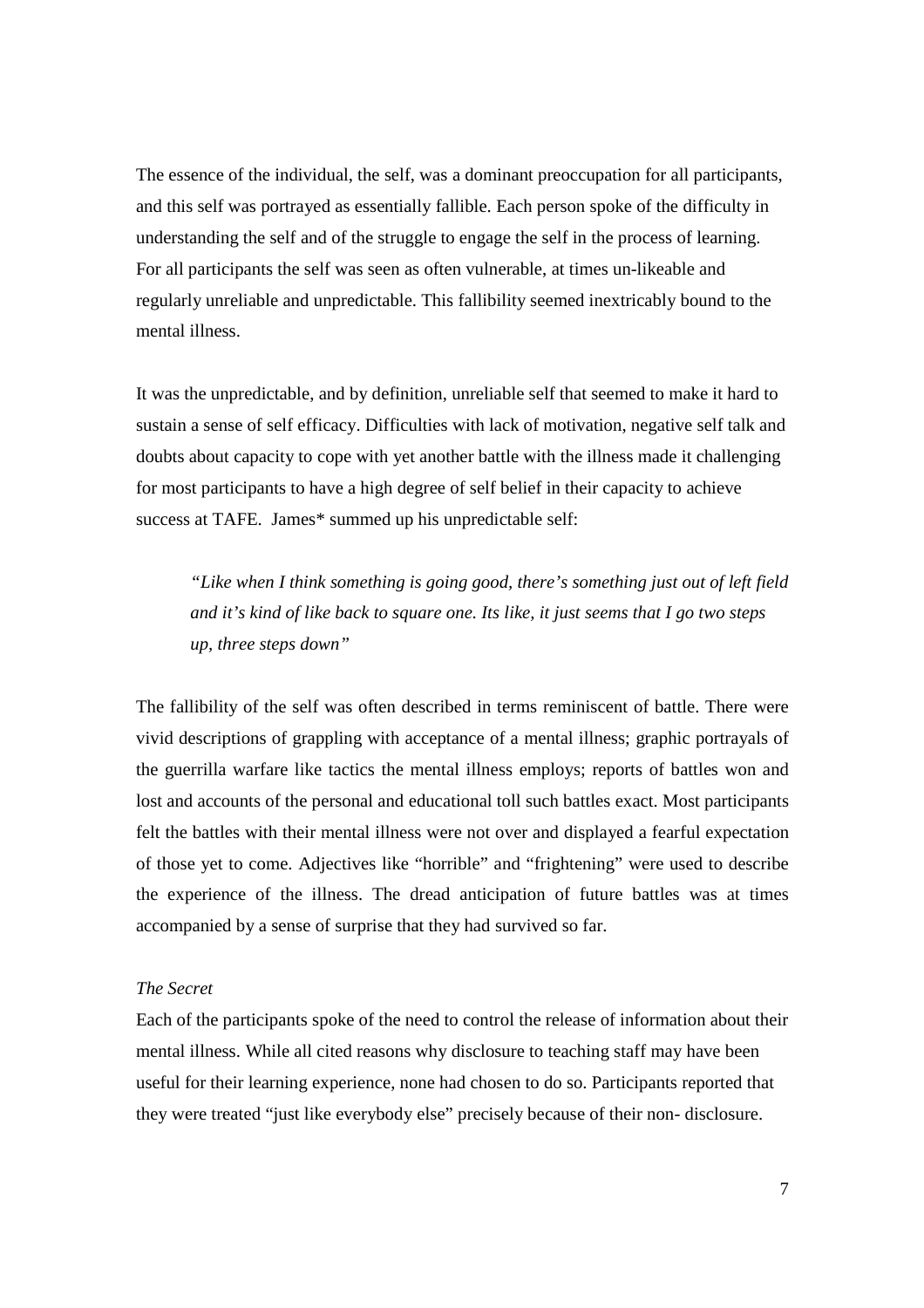They were seemingly unwilling to trust that equality of treatment could be maintained in the face of disclosure of mental illness. For Sarah\* the need to not disclose was very strongly linked to her desire to achieve in her own right:

*It just wasn't necessary. As I said, they treated me like everybody else, and of course they didn't know and that's why they treated me like everybody else.* 

While describing the decision to not disclose as a simple one, grounded largely in a need to be the same as everybody else, the data analysis suggested more complex if not necessarily more transparent reasons for non-disclosure. While there is no disputing the oft reported fear of stigma attached to disclosure, for the participants in this study, nondisclosure seemed to serve an unpredicted function.

Non-disclosure emerged as a strategy for minimising the power of the illness over the self. Academic achievement in the shadow of disclosure could it seemed, be interpreted as a victory for the illness. A victory for the illness would provide further evidence of the fallibility of the self and this seemed to be a risk none of the participants were prepared to take.

Non-disclosure amongst the tertiary population has been well documented in the literature and fears of stigma, isolation and discrimination have been referred to as common grounds for non disclosure (Bathurst and Grove, 2002; UTAS, 2006). None of the literature examined considered non-disclosure as a mechanism to reduce the power of the mental illness over the self.

Qualitative research exploring reasons for non disclosure of emotional problems in private practice found that concerns about stigma were not the only reasons and argues that the focus on stigma may have obscured the influence of other important factors (Prior et al 2003). The present study supports this finding and indicates that the sense people make of their situation seems to have a significant influence on their experience of illness or wellness (Kleinman, 1988).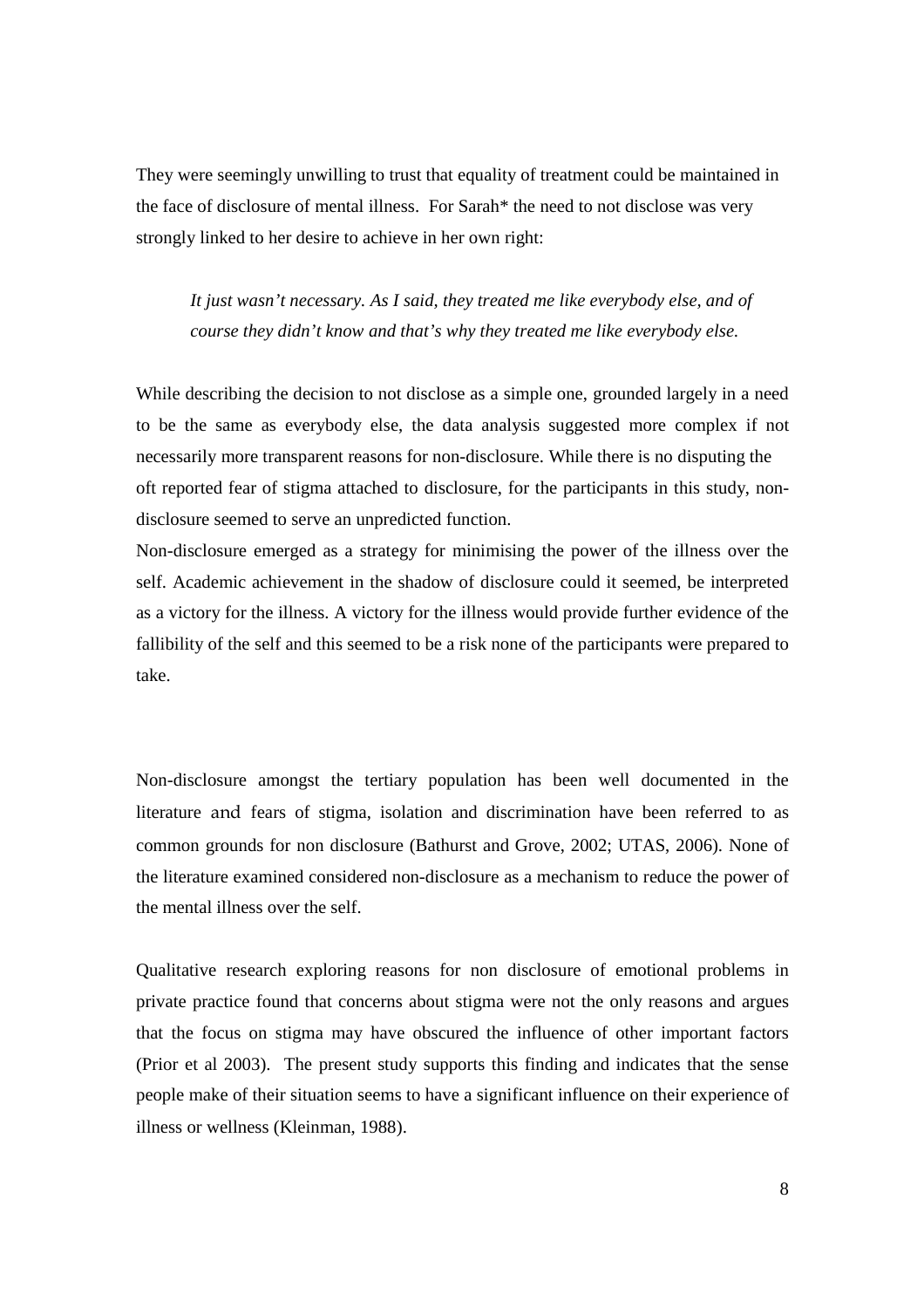#### *The Learning*

Fear wove its way through all of the participants' tales of the learning experience. Fear of discovery of the fallible self, fear of exposure of the secret of mental illness, fear of educational failure and fear of succumbing to the power of the illness once and for all.

Most of the participants were developing strategies to minimise the damage from battles with mental illness and the student experience at TAFE was identified by all as one of the weapons in their arsenal. There was general consensus that TAFE offered a richer and more rewarding learning experience than high school. The positive nature of the experience was largely, it seemed, due to participants' relationships with teaching staff. Teaching staff were consistently described as professional, respectful and encouraging. These attributes seemed grounded in a fundamental belief most participants had of their teachers' faith in their capacity to cope with the work at hand. The respect for privacy was considered paramount by all participants. They were grateful for teachers noticing if assistance was required and offering options without seeking personal information.

Loss appeared as a powerful sub-theme in discussions of the learning experience and tended to centre on a loss of opportunity to participate and do as well as one might educationally and vocationally. Failure to demonstrate capacity seemed firmly connected to the loss of control over self in the face of mental illness.

The fallible self and the experience of learning were closely tied to perceptions of the future. It is at this intersection that we gain a deeper understanding of how TAFE students with a mental illness experience learning.

#### *The future*

 Each of the participants considered the learning experience at TAFE as a part of the way forward, a stage in the process of acquiring a positive future. When speaking of their desired future however, the language used was elusive, making it seem always just out of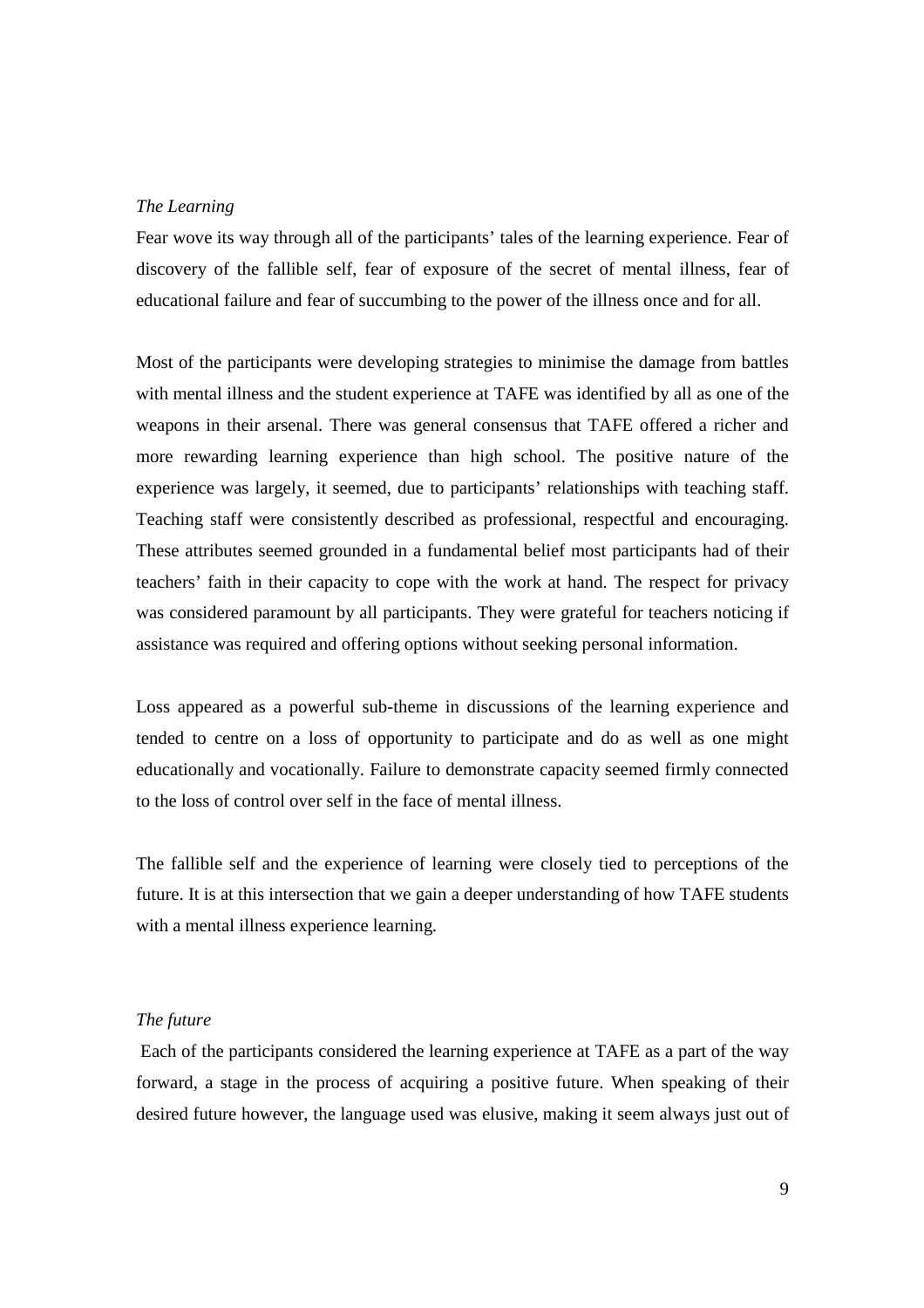reach. The certainty and predictability of future was portrayed as another casualty in the war waged with mental illness. Here the conflict between the self marred by mental illness and the desired self was most graphically played out.

An optimistic sense of future requires a high degree of self efficacy. The self efficacy of all participants appeared to have been seriously wounded in the battle with mental illness. It was on the subject of the future that participants had the least to say. It is of real interest that all participants in the study were enrolled in the same course albeit at different campuses. The course is commonly completed in preparation for tertiary study. While all participants expressed the desire to study at university, four out of five articulated limited hope of attaining this goal. The fifth participant, while more optimistic, was not unequivocally so. Lowered expectations and guarded optimism dominated the discussion of the future.

 For Aaron\*, doubt about the future was expressed as extending beyond his academic ambitions:

 "*I might not get anywhere. I'm still living at home with my mother because I don't make enough to have my own place but I'd hate to still be living with her in another 10 years…"*

It is difficult to speculate on the differences in findings that might have occurred had the participants been drawn from different programs of study. While one participant reported a negative early encounter others were quieter about past experiences. It is perhaps relevant that the teachers involved in the tertiary preparation program are all professionally qualified, usually with many years of experience. This is not necessarily the case in other program areas where there has traditionally been an emphasis on trade related skill rather than a formal teaching qualification. The respect for privacy, the anticipation of support and the flexibility in teaching – positive attributes of participants' experience, may or may not be replicated in all other educational programs at TAFE.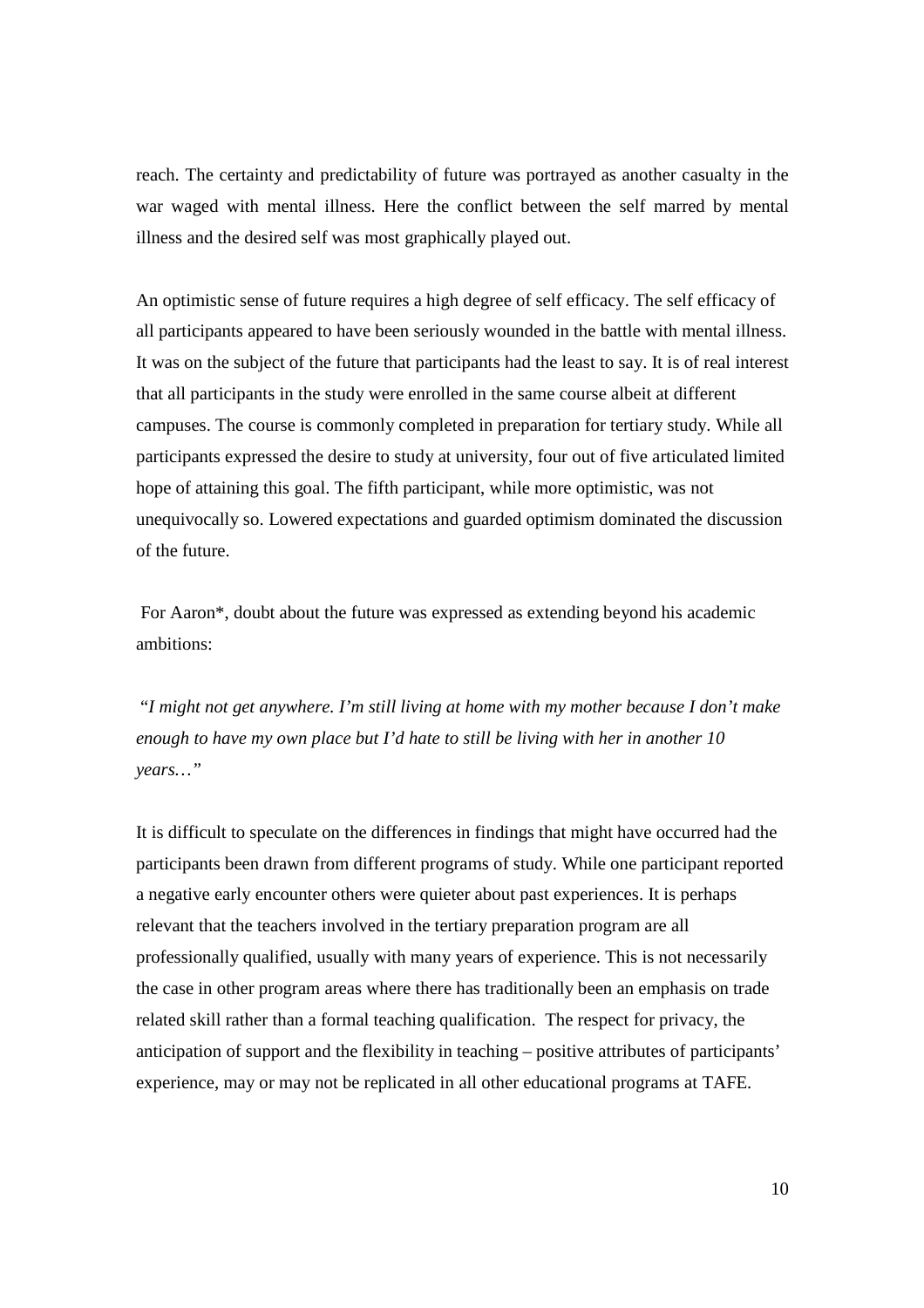## **Conclusions**

Professional and academic practice has a long history of ignoring and overriding the knowledge and understanding people have of their own situations (Beresford, in Tew, 2005, p217). There is increasing rhetoric that this ought to change (Tew, 2005; Bland et al, 2006; Connor and Wilson, 2006) and it is this, the present study addresses directly.

While it is difficult to generalise the findings of this small exploratory inquiry to the wider cohort of students with mental illness, there are some important pointers for policy makers and educators.

Non-disclosure of mental illness in most tertiary education settings in Australia prevents the student from obtaining the reasonable adjustment all educational facilities are required to make in accordance with the Disability Discrimination Act (C of A, 1992). It is suggested that the need to disclose a mental illness in order to receive educational adjustment indicates an endorsement of a biological approach to mental illness. People are either sick or they are well and those who are sick will benefit from the assistance of experts. The high rate of non- disclosure amongst tertiary students reported in the literature and further confirmed by this small study, could indicate the services offered are not considered worthy of the risks students who disclose are required to take. To consider non-disclosure as a means of regaining power over the illness is to challenge the thinking underlying current policies. This is certainly worthy of further discussion.

Policies of "Welfare to Work" and "Social Inclusion" are likely to see an increased emphasis on the participation of people with mental illness in vocational education and training. The capacity of the VET sector to provide meaningful learning experiences for students with complex needs cannot be assumed. This capacity is tested further in the presence of non-disclosure. The demands on teaching and support staff are perhaps even greater when complex needs are merely hinted at or actively disguised. A greater understanding of the lived experience of the TAFE student with a mental illness may enhance the capacity of the VET workforce to provide the quality training and education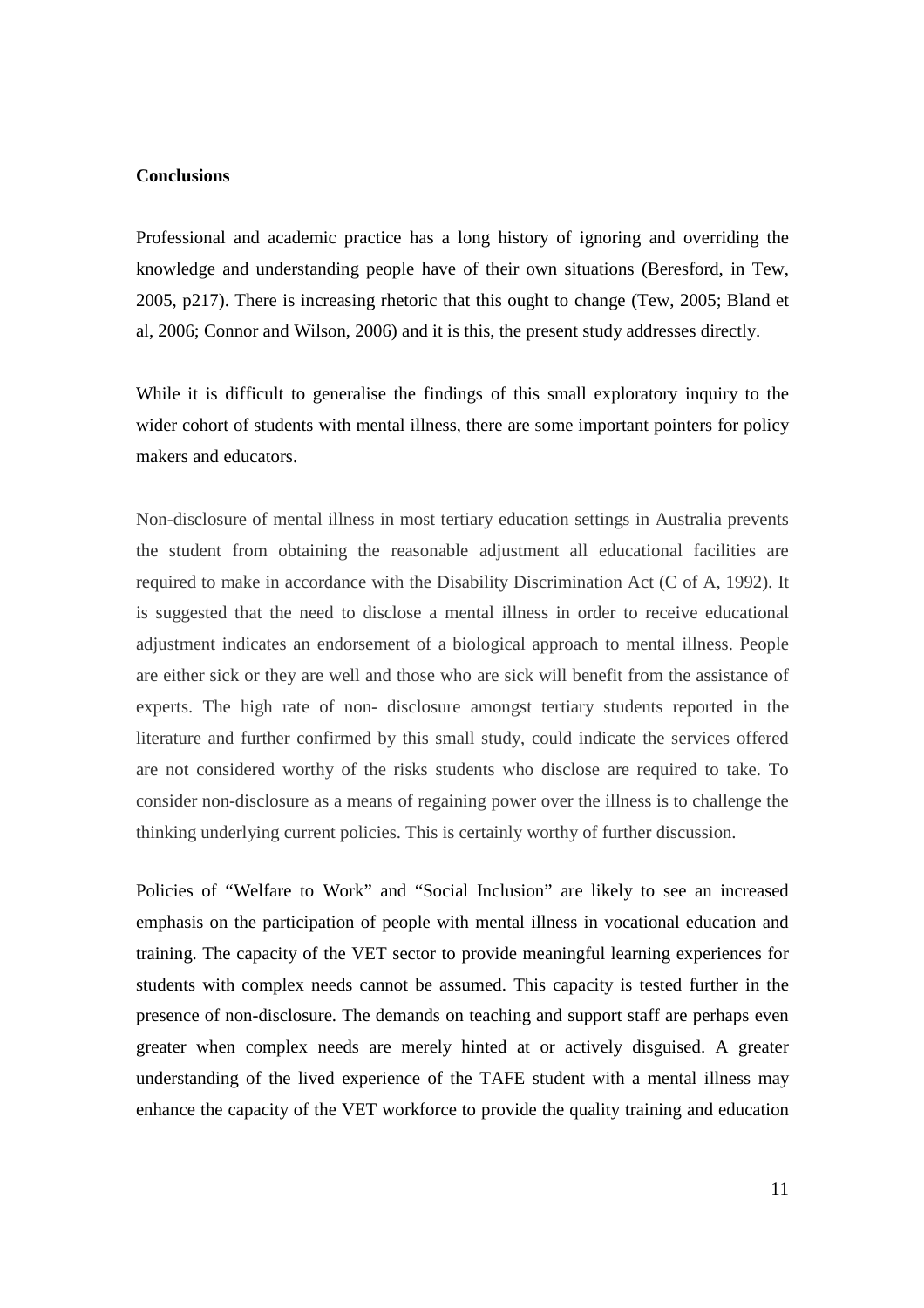required to allow for more effective workforce and social participation for those with a mental illness. Increased understanding may also assist policy makers in being mindful of the narrowing discourse around social inclusion and wary of strategies for inclusion that are more reminiscent of coercion.

To be a TAFE student and have a mental illness would seem to require degrees of courage, persistence and determination likely to be under estimated by even the most diligent observer. This under estimation may largely be a result of deliberate nondisclosure, failure to course complete and the overwhelming need for many to wage a private war with mental illness. It may also be a function of widely held and popular beliefs about the nature and experience of mental illness. Professionals are encouraged to be aware of the impact of stigma but also alert to the individual meanings people attach to their situations.

The final word must go to one of the participants. For Adam,\* the hope of reprieve, the promise of respite, was the most powerful weapon at his disposal to combat the losses brought by mental illness. Here he speaks movingly of the role of hope in managing both the learning and the fallible self:

*"I just ah… hope for good days. Sometimes you just feel good for an hour or two or whatever...well not good but like when it becomes bearable and you can study and yeah…yeah, also just for your own sort of well being really, so you can clarify some things and go "ok yeah, now I know what is going on".* 

\* Pseudonyms are used for all participants

#### **Acknowledgements**

Thank you to the five people who participated in this study. Without their generosity and willingness to speak, my understanding of the experience of student life for the TAFE student with a mental illness would not be as rich as it is today.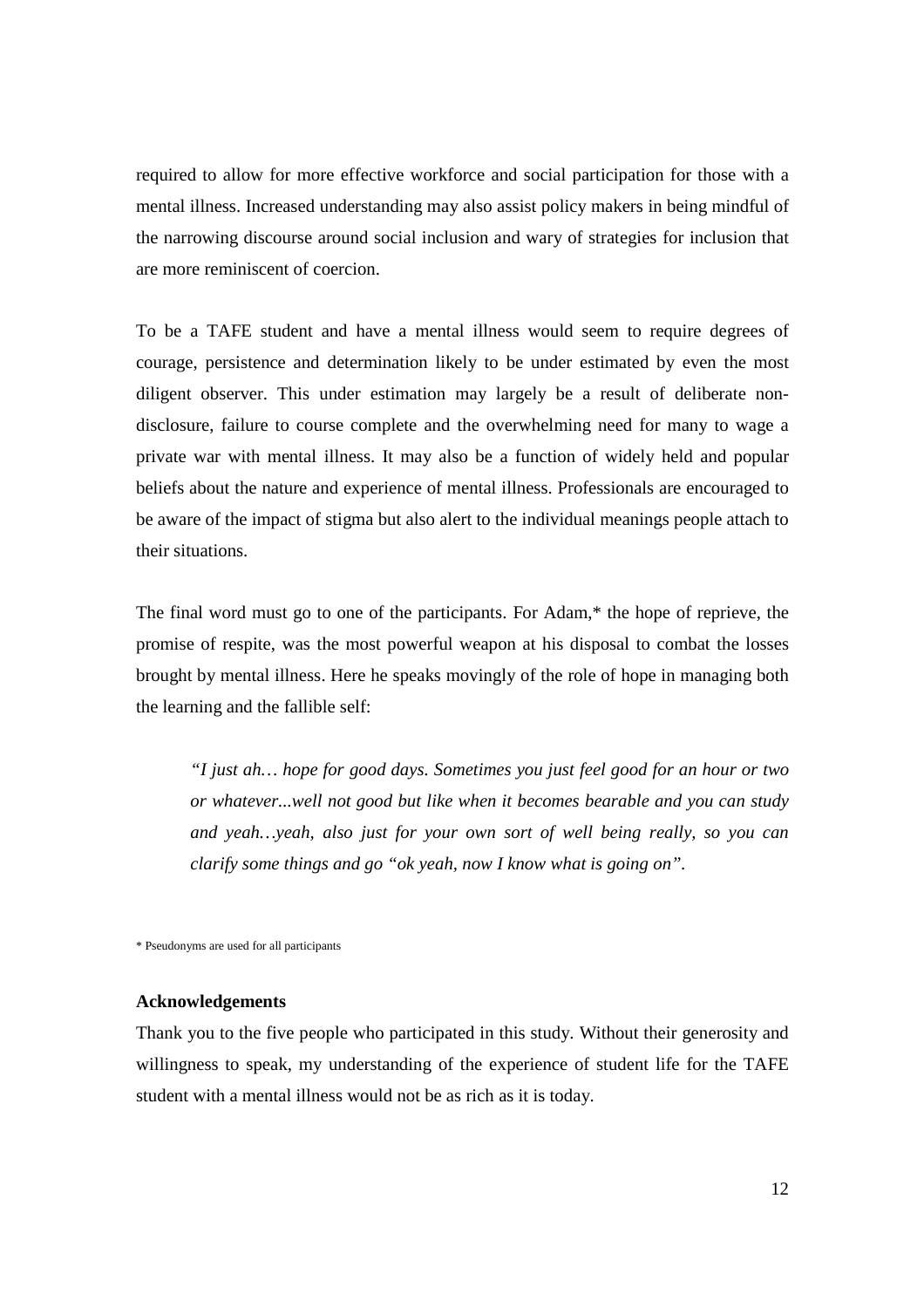## **References**

Andrews, J & McLean, P (1999). *Mental Health Issues on Campus: A Resource Kit for Staff.* University of Melbourne and TAFE Adelaide: NCVER

- Andrews, G., Hall, W., Teeson, M., & Henderson, s. (1999). *The Mental Health of Australians*: Commonwealth Department of Health and Aged Care, Canberra.
- Australian, Bureau, of, & Statistics. (2008). 2007 National Survey of Mental Health and Wellbeing. Retrieved 23/10/2008, 2008
- Australian Health Ministers. (2003). *National Mental Health Plan, 2003-2008*. Canberra: Australian Government
- Barnett, K., & Spoehr, J. (2008). Complex not simple: The vocational education and training pathway from welfare to work- support document. Adelaide: NCVER.
- Bathurst, L & Grove, J (2000). Dammed if you do. Dammed if you don't. Students' experiences of disclosing a mental health disorder. Pathways 5 Conference proceedings.
- Beresford, P., & Croft, S. (2004). Service users and practitioners reunited: The key component for social work reform. *British Journal of Social Work, 34*(1), 53-68.
- Bland, R., Laragy, C., Giles, R., & Scott, V. (2006). Asking the Customer: Exploring Consumer's Views in the Generation of Social Work Practice Standards. *Australian Social Work, 59*(1), 35-46.
- COAG National Action Plan on Mental Health 2006-2011 Accessed 14 July, 2007. http://www.health.qld.gov.au/coag/plan/plan.asp
- Collins, M & Mowbray, C. (2005). Higher education and psychiatric disabilities: National survey of campus disability services. *American Journal of Orthopsychiatry,* 2005, 75, (2), 304- 315
- Commonwealth of Australia, Disability Discrimination Act, (1992).
- Connor, S. L., & Wison, R. (2006). It's important that they learn from us for mental health to progress. *Journal of Mental Health, 15*(4), 461-474.
- Edwards, K. (2008). Youth Participation and Social Inclusion: a New Policy Agenda? [Electronic Version]. *Social Policy Issues Briefs*. Retrieved 09/01/2009.
- Gillard, J., & Wong, P. (2007). An Australian Social Inclusion Agenda. Retrieved 9/1/2009, 2009
- Jorm, A., Kitchener, B., O'Kearney, R & Dear, K. (2004). Mental Health First Aid Training of the Public in a Rural Area: A Cluster Randomised Trial [Electronic Version]. *BMC Psychiatry*, 4, 9. Retrieved 15/4/07.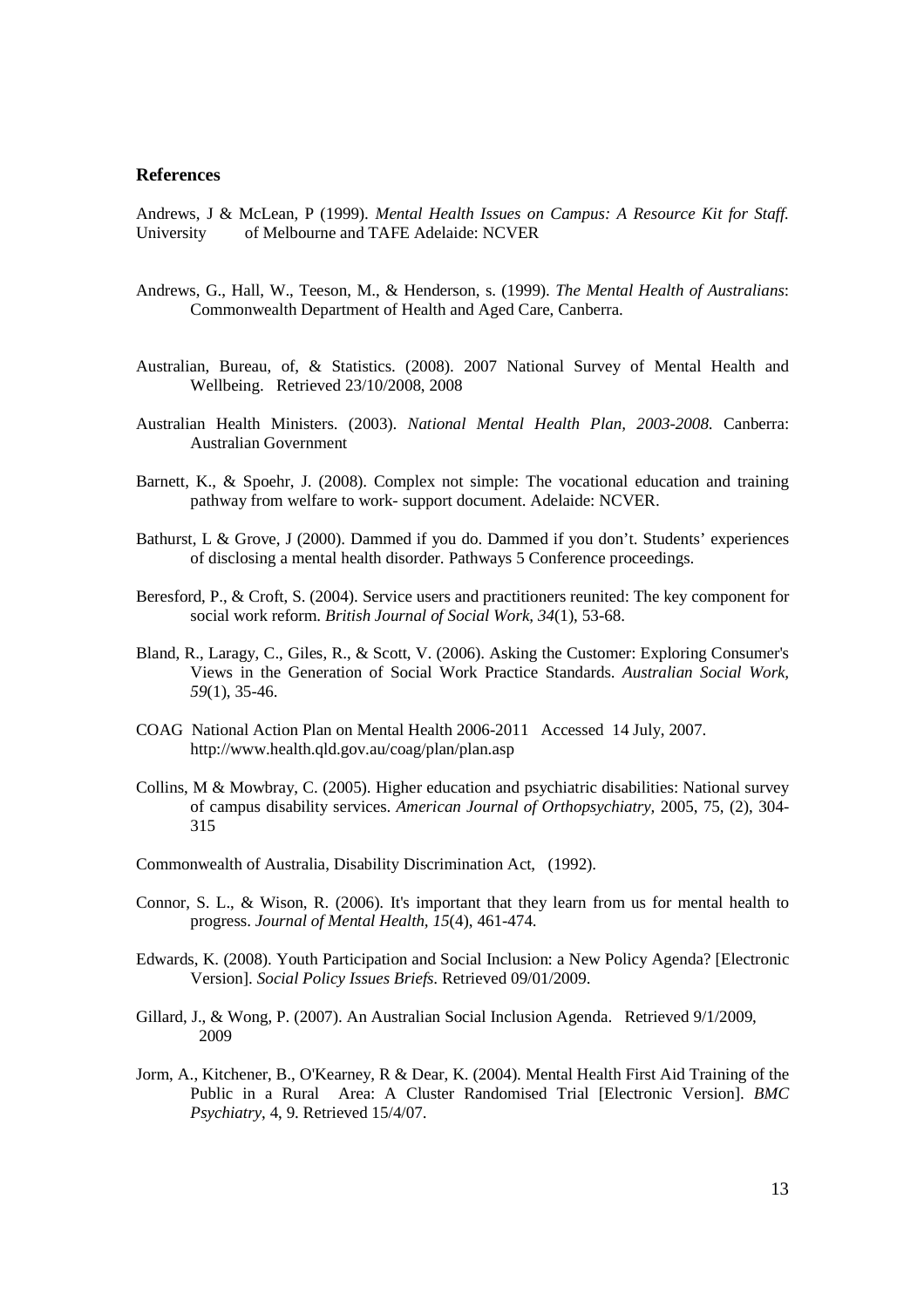Kadison, R., & DiGeronimo, T. (2004). *College of the Overwhelmed*. San Francisco: Jossey-Bass.

- Keyes, C. (2007). *Human flourishing from wanting a long life to wanting a life well lived*. Paper presented at the Happiness & Its Causes.
- Kitzrow, M. (2003). The Mental Health Needs of Today's College Students: Challenges and Recommendations [Electronic Version]. *NASPA Journal*. Retrieved17June2007: http://www.publications.naspa.org/cgi/viewcontent.cgi?article=1310&content=naspajour nal.
- Kleinman, A. (1988) *The Illness Narratives: Suffering, Healing and the Human Condition*. New York: Basic Books
- Mechanic, D. (1999). Mental health and mental illness: Definitions and perspectives. In A. Horwitz & T. Scheid (Eds.), *A handbook for the study of mental health: social contexts, theories and systems*. New York: Cambridge University Press.
- Megivern, D., Pellerito, S & Mowbray, C. (2003). Barriers to higher education for individuals with psychiatric disabilities. *Psychiatric Rehabilitation Journal, 26*(3), 217-231.
- Miller, C., & Nguyen, N. (2008). *Who's supporting us? TAFE staff perspectives on supporting students with mental illness*: National Centre for Vocational Education Research.
- Mowbray, C., Megivern, D., & Holter, M. (2003). Supported education programming for adults with psychiatric disabilities: results from a national survey. *Psychiatric Rehabilitation Journal, 27*(2), 159-167.
- Pritchard, C. (2006). *Mental health social work: Evidence- based practice*. London: Routledge.
- Prior, L., Wood, F., Lewis, G., Pill, R. (2003) Stigma revisited, disclosure of emotional problems in primary care consultations in Wales. *Evidenced Based Mental Health*, 6.4, 128(1).
- Sawyer, MG., Arney, FM., Baghurst, PA., Clark, JJ., Graetz, BW., Kosky, RJ., et al (2000). *The Mental Health of Young People in Australia.* Mental Health and Special Programs Branch, Commonwealth Department of Health and Aged Care, Canberra.
- Shaddock, A. (2004). Academic's Responses to the Challenging Behaviour of Students with Mental Illness. *Journal of the Australia and New Zealand Student Services Association, 23*(April), 53-77.
- TAFENSW. (2007). Data Warehouse (Publication. Retrieved 2/5/2007 from Disability Programs Unit)
- TAFENSW. (2007). Disclosed Mental Illness amongst TAFE enrolees (Publication. Retrieved 20 June 2007, from TAFE Disability Programs Unit:
- Tew, J. (Ed.). (2005). *Social perspectives in mental health: Developing social models to understand and work with mental distress*. London: Jessica Kingsley.
- Tinklin, T., Riddell, S., & Wilson, A. (2005). Support for students with mental health difficulties in higher education: the student's perspective. *British Journal of Guidance and Counseling, 33*(4), 495-512.